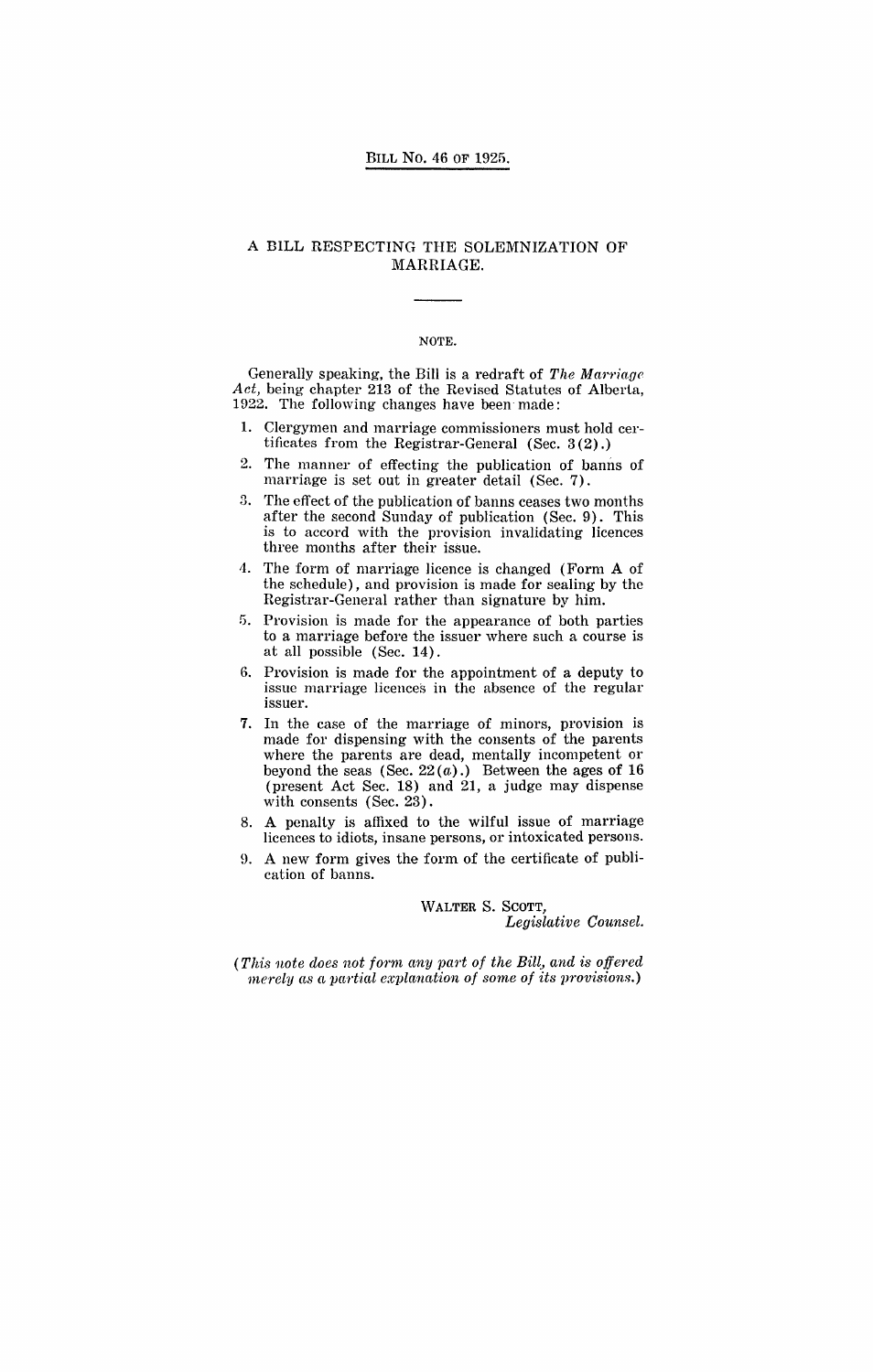# **BILL**

## No. 46 of 1925.

An Act respecting the Solemnization of Marriage.

#### *(Assented to* , 1925.)

H IS MAJESTY, by and with the advice and consent of the Legislative Assembly of the Province of Alberta, enacts as follows:

#### SHORT TITLE.

**1.** This Act may be cited as "The Solemnization of Mar $r \in (1, 1)$ 

#### INTERPRETATION.

**2.** In this Act, unless the context otherwise requires,—

- $(a)$  "Clergyman" shall include minister, catechist, missionary, theological. student, or commissioner or staff officer of the Salvation Army;
- (b) "Issuer" shall mean a person appointed by the Lieutenant Governor in Council to issue marriage licences under this Act;
- $(c)$  "Municipality" shall mean any city, town, village, municipal district or improvement district;
- (d) "Registrar-General" shall mean the Registrar-General of Vital Statistics.

#### WHO MAY SOLEMNIZE MARRIAGE.

 $3.$ —(1) The following persons, being resident in Canada, may solemnize marriage between any two persons permitted by law to intermarry:

- A. (a) Any minister or clergyman duly ordained or appointed according to the rights and ceremonies of the church or religious body to which he belongs;
	- (b) Any catechist, missionary or theological student duly appointed by any church or religious body to solemnize marriage;
	- $(c)$  Any commissioner or staff officer of the religious society known as the Salvation Army duly appointed by the Society to solemnize marriage;

*nnd* 

B. Any marriage commissioner appointed for that purpose by the Lieutenant Governor in Council.

(2) No clergyman or marriage commissioner shall in any year solemnize marriage unless he is a holder of a certificate for that year from the Registrar-General or his deputy authorizing him to solemnize marriage.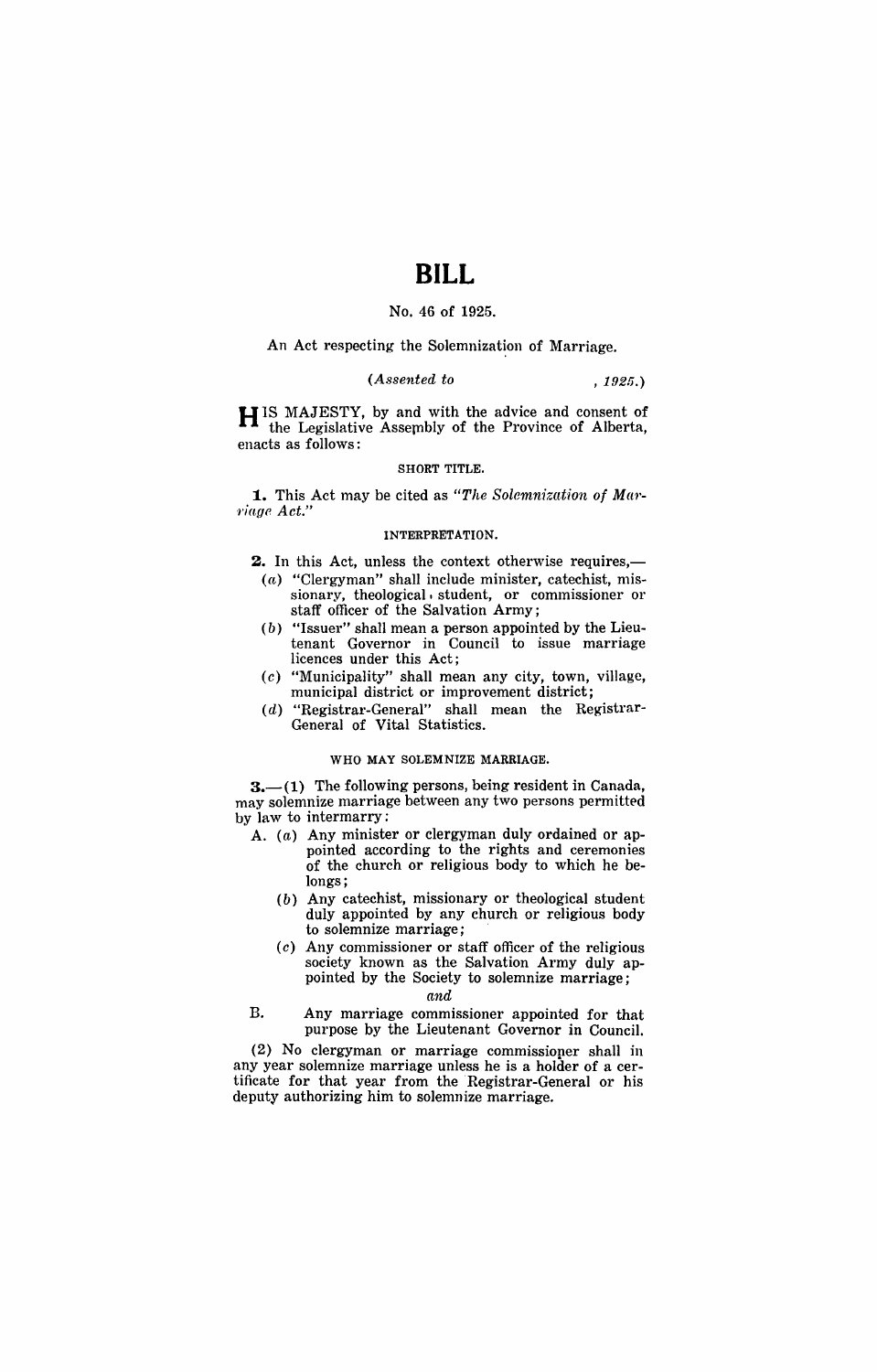**4.** No clergyman shall solemnize marriage unless the parties to the intended marriage produce to him-

- (a) the marriage licence provided for by this Act; or
- (b) a certificate of the due publication of banns.

 $5.$ — $(1)$  No marriage commissioner shall solemnize marriage unless the parties to the intended marriage produce to him-

- (a) the marriage licence provided for by this Act; or
- $(b)$  a certificate of compliance with the provisions of this Act relating to civil marriage, in form E of the schedule hereto.

**6.** No clergyman or marriage commissioner shall solemnize a marriage without the presence of at least two adult witnesses, and every person solemnizing a marriage shall register the same according to the provisions of *The Vital*   $Statistics$  *Act.* 

#### PUBLICATION OF BANNS.

 $7(-1)$  Banns of marriage shall be published at least thrice openly.

(2) The publications shall be made on two or three successive Sundays, openly and in' an audible voice, either in the church, chapel, meeting-house, or other place in which one of the parties has been in the habit of attending worship, or in some church, chapel, meeting-house or other place of public worship of the church or religious body with which the clergyman who is to perform the ceremony is connected, in the local municipality, parish, or pastoral charge where one of the parties has, for the space of fifteen days immediately preceding the first publication of banns, had his or her usual place of abode.

(3) Every publication shall be made immediately before, or in the course of, or immediately after service.

 $8-(1)$  A certificate of the due publication of banns, form F, shall be furnished to either party to the intended marriage upon application, and a fee of fifty cents may be charged therefor.

(2) Such certificate when produced to the clergyman in accordance with the previous provisions of this Act shall be forwarded by him to the Registrar-General along with the report of the marriage required by the provisions of *The Vital Statistics Act.* 

**9.** No marriage shall be solemnized under the authority of a certificate of the due publication of banns unless the marriage takes place not more than two months after the second Sunday upon which the publication is made.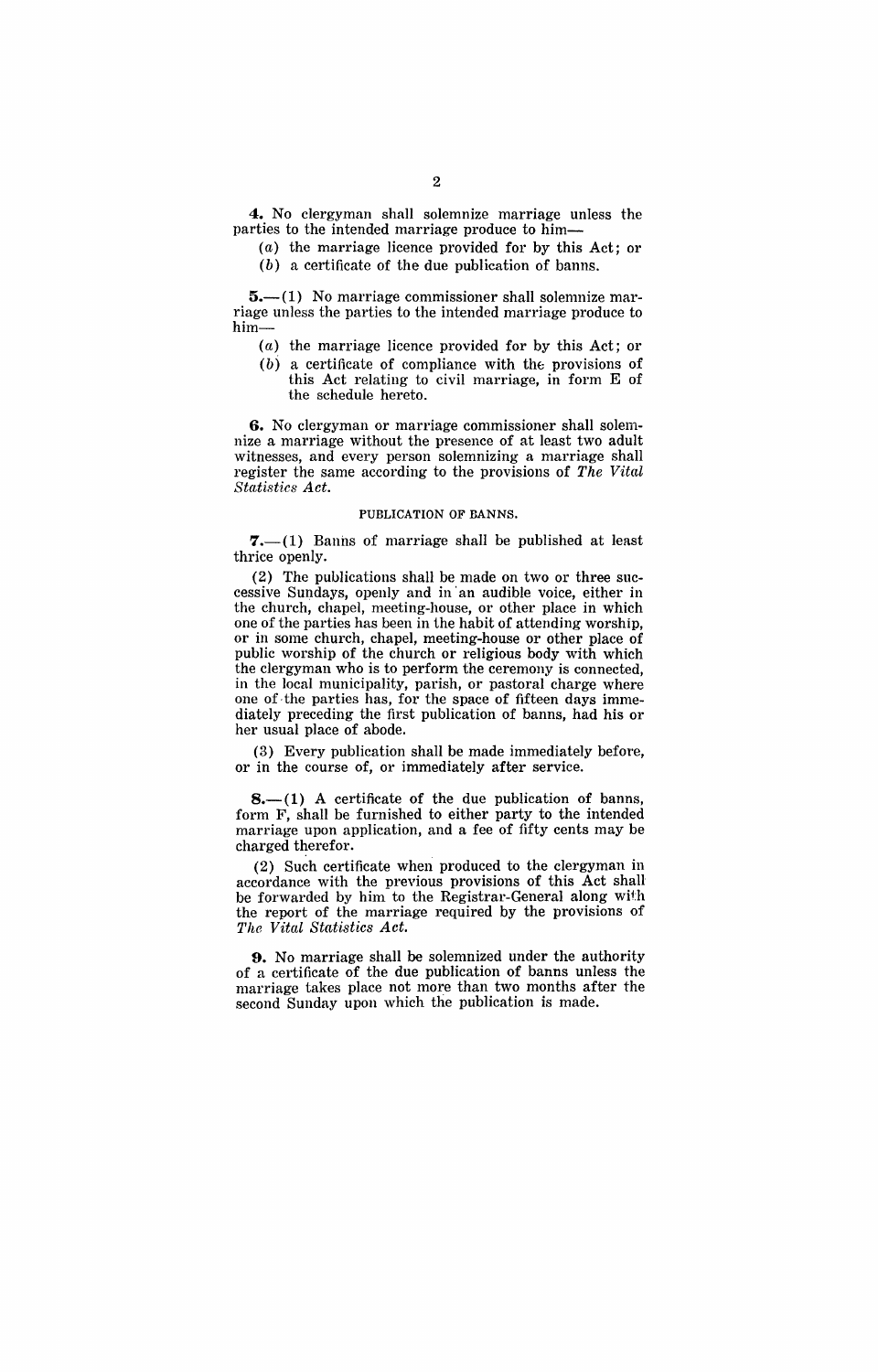#### CIVIL MARRIAGE.

 $10- (1)$  Any marriage commissioner may solemnize marriage without a licence subject to the requirements of the following subsections of this section.

(2) One of the parties to the intended marriage shall at least eight clear days before the day of the intended marriage give notice in writing to the marriage commissioner in form  $D$  of the schedule hereto, together with-

- $(a)$  an affidavit in form B of the schedule hereto; and
- (b) the necessary consents. (if any) in form C of the schedule hereto.

(3) Upon receiving such notice, the marriage commissioner shall enter the particulars of the intended marriage in a book to be kept for that purpose in his office and to be open to the inspection of the public at all reasonable hours.

(4) Upon due compliance with the provisions of subsection (2) the marriage commissioner shall give a certificate of such compliance in form E of the schedule hereto.

(5) After the expiration of the said period of eight days the marriage commissioner may solemnize the marriage in his office, according to the form and in the manner following, but not otherwise; that is to say-

- $(a)$  The marriage shall be contracted with open doors in the presence of two or more credible witnesses besides the marriage commissioner;
- (b) In the presence of such marriage commissioner and witnesses, each of the parties shall declare: "I do solemnly declare that I know not of any lawful impediment why I, A. B., may not be joined in matrimony to  $C$ ,  $D$ .," and each of the parties shall say to the other: "I call upon these persons here present to witness that I,  $A$ .  $B$ ., do take thee,  $C$ .  $D$ ., to be my lawful wedded wife (or husband).'

#### MARRIAGE BY LICENCE.

**11.** Marriage licences shall be in form A of the schedule to this Act, and shall, after being sealed by the Registrar-General or his deputy or his duly appointed agent, be supplied to the issuers of marriage licences.

**12.** Before sending any licences to an issuer of marriage licences the Registrar-General may require that the sum of four dollars and fifty cents be paid for each such licence, and in case any such licences are not issued by the issuer of marriage licences the Registrar-General may refund the sum of four dollars and fifty cents for each such licence returned to him.

**13.** Every issuer of marriage licences shall fill up the blanks in and sign each licence at the time of issue.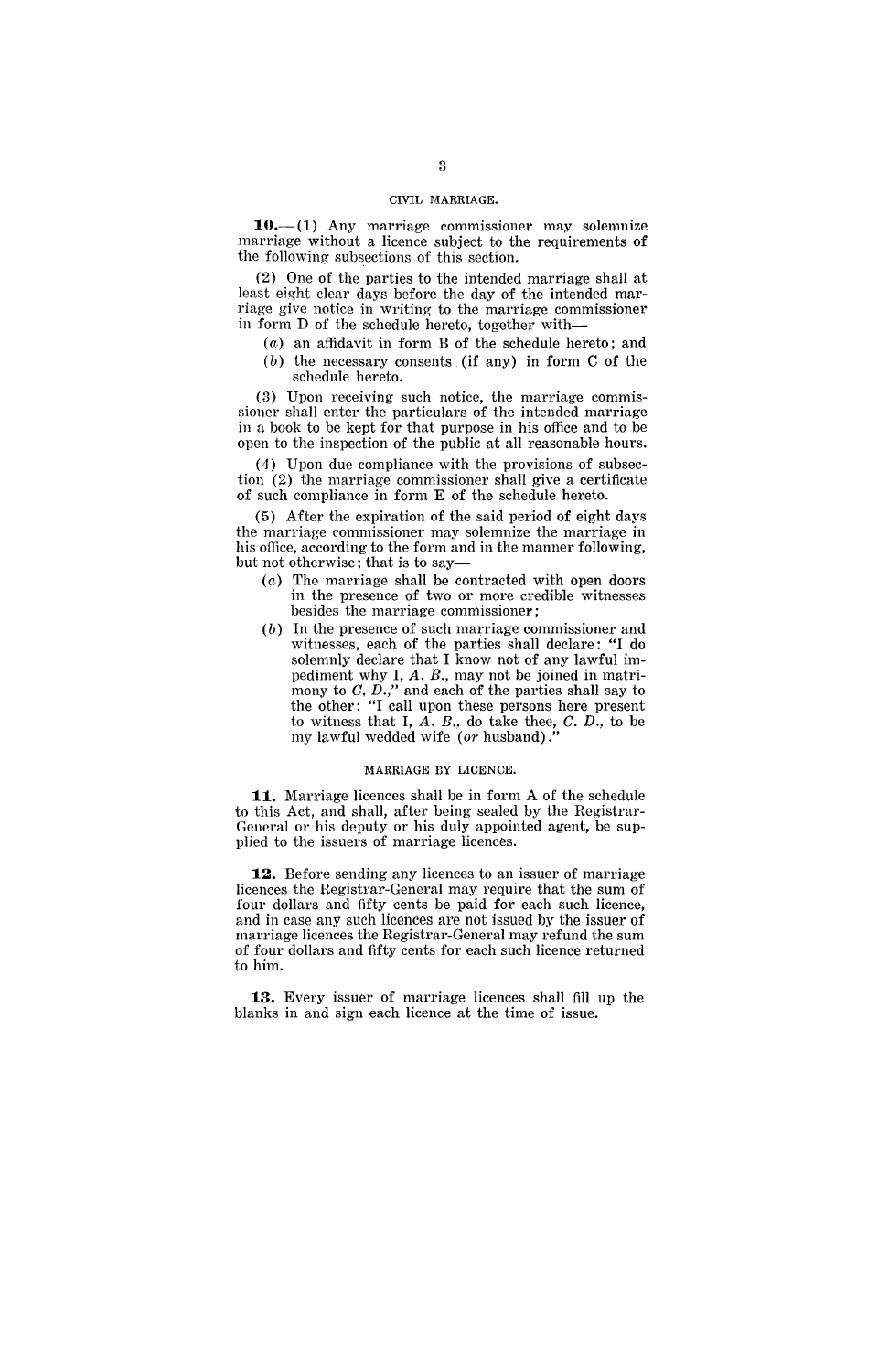$14.$ - $(1)$  No issuer shall issue a marriage licence until both of the parties to the intended marriage have made an affidavit in accordance with form B of the schedule hereto.

(2) If either of the parties is unable to make the affidavit personally before the issuer, the issuer may permit such party to make the affidavit before a justice of the peace and every such affidavit shall contain the reason relied upon to excuse personal attendance before the issuer.

 $15.-(1)$  In case the issuer of marriage licences has reason to suspect that any statement in the affidavit of an applicant for a marriage licence is not correct, he shall require a further affidavit or affidavits, or other evidence of its truth, and all such affidavits and a minute of such evidence shall be forwarded to the Registrar-General.

(2) An issuer of marriage licences may require the production of witnesses to identify any applicant for a licence and may examine under oath or otherwise, the applicant, or other witnesses, as to any matter pertaining to the issue of the licence.

**:16.** A marriage shall not be solemnized under the authority of any licence except within three months after the date of the issue of such licence.

**:17.** Any issuer of marriage licences may appoint in writing and for a period of not more than three months, a deputy to act for him in his absence, and such deputy issuer shall possess. all the powers of the issuer appointing him, and shall sign each licence issued by him with the name of the issuer as well as his own name in the following manner:

> *"A. E., Issuer of Marriage Licences,*  "per C. D., *Deput:y Issuer." .*

#### RETURNS AND FEES.

 $18.-(1)$  Every issuer of marriage licences shall on the first day of January, April, July and October in each year make a sworn return to the Registrar-General of all licences issued by him during the preceding three months with the names of the parties to whom issued and shall accompany such return with the original affidavit taken in each instance.

(2) The return shall further state the number of unissued licences in the custody of the issuer and shall be made in the form prescribed by the Lieutenant Governor in Council.

(3) The Lieutenant Governor in Council may in special cases dispense with the provisions of this section and may make regulations for special returns to. be made in such cases.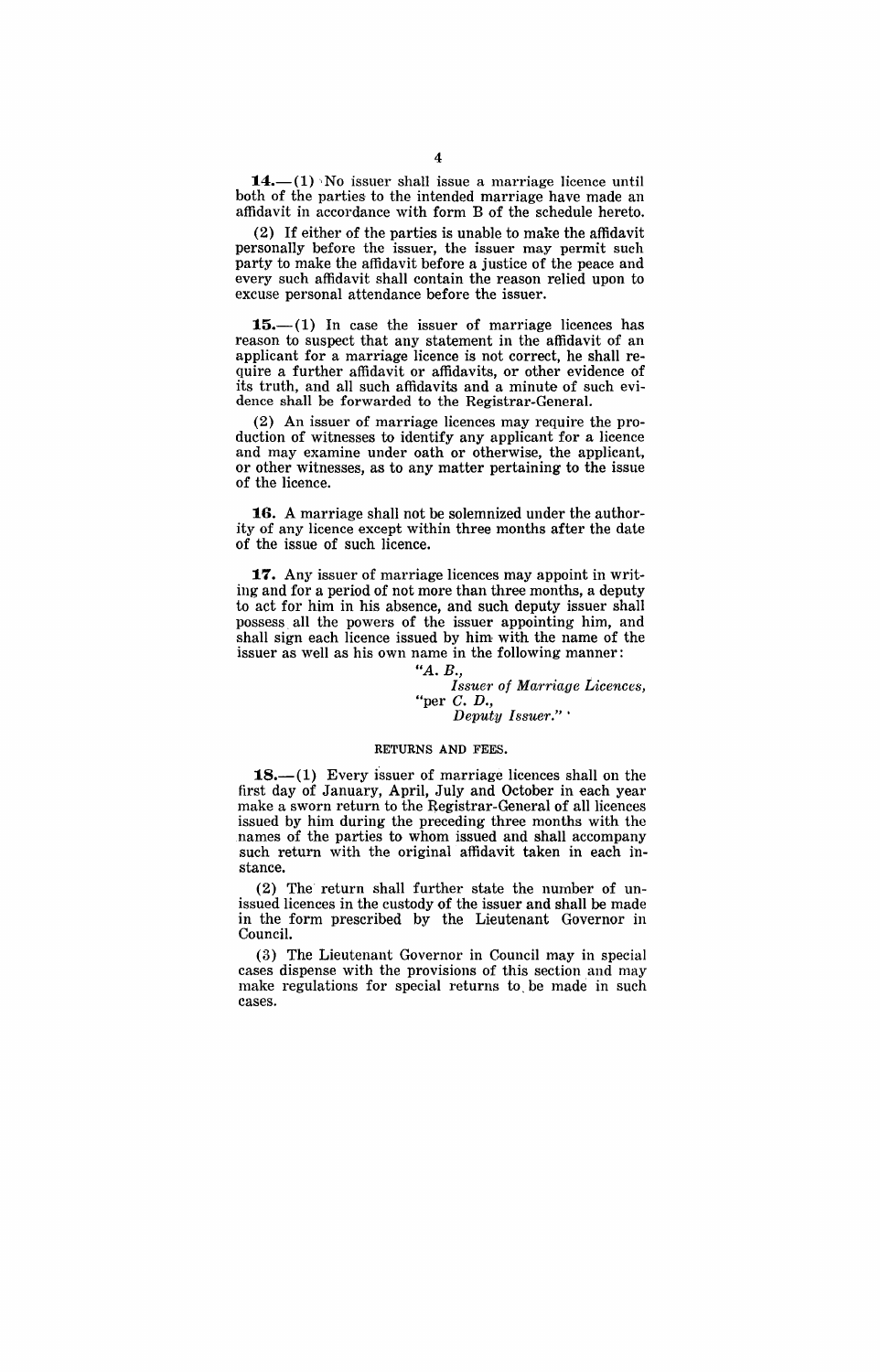**19.** Every issuer of marriage licences shall whenever called upon by the Registrar-General make a sworn return of all licences at any time supplied to him and shall return all unissued licences if so required.

**20.**—(1) The issuer shall charge a fee of six dollars for each licence.

(2) If the issuer has already paid the Registrar-General for such licence, he shall be entitled to retain the whole of such fee.

. (3) If the issuer has not already paid for such licence,. he shall immediately forward the sum of four dollars and fifty cents to the Registrar-General and may retain the sum of one dollar and fifty cents as his own commission.

#### MARRIAGE OF MINORS.

**21.**—(1) If either of the parties to an intended marriage, not being a widower or widow, is under the age of twentyone years, then, before a licence is issued in respect of such marriage, or, where no licence is required, before the publication of the banns, or in other cases before any such marriage is contracted or solemnized, one of the parties to the intended marriage shall deposit with the issuer of marriage licences, or with the clergyman a consent thereto in form C of the schedule hereto, of the persons hereinafter mentioned.

(2) The persons whose consent is required are as follows, that is to say:

- (a) the father and mother, or such of them as may be living, of the minor if such minor is under eighteen years of age, and the father, if living, or the mother, if living, if such minor is between the ages of eighteen and twenty-one years;
- (b) If both the father and mother are dead, then a lawfully appointed guardian or the acknowledged guardian who may have brought up or may, for three years immediately preceding the intended marriage, have supported the minor.

**22.** Any consent hereinbefore mentioned need not be required where the party under age deposits with the issuer of marriage licences, or with the clergyman who is to solemnize the marriage, an' affidavit made by such party, clearly setting forth the facts and showing-

- (a) that the father and mother of the maker are dead, mentally incompetent, or beyond the seas, and that there is no guardian of such party; or
- (b) that the maker is of the age of at least eighteen years, is living and has for not less than three months immediately preceding the date of the affidavit been living apart from his or her parents or guardian without having received financial aid or support from such parents or guardian.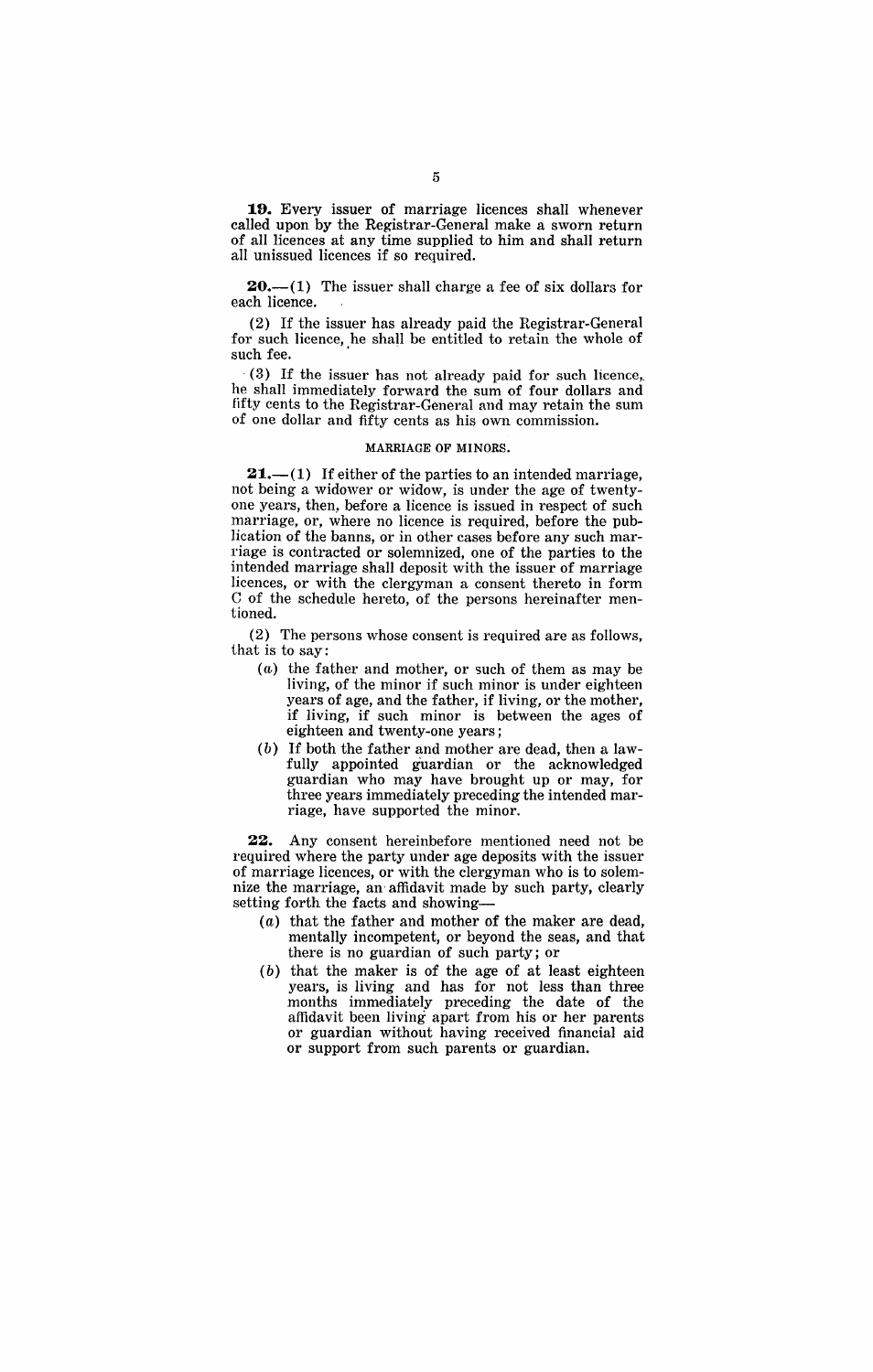**23.** Any person between the ages of sixteen and twentyone years, whose parents or parent or guardian refuse or refuses consent, may apply to a judge of the Supreme Court or of a District Court, and such judge may, in his discretion, grant an order dispensing with such consents or consent, in which case a licence may issue, or the banns may be published or the marriage may be solemnized 'accordingly.

 $24$ .—(1) No licence shall be issued where either of the parties to an intended marriage is under the age of fifteen years, and no banns shall be published in respect of any such marriage, nor shall a marriage be solemnized when either of the contracting parties is under the age of fifteen years.

(2) This section shall not apply to any female shown to be pregnant by a certificate of a legally qualified medical practitioner, if she produces the necessary consent or consents.

#### PROTECTION FROM ACTIONS.

**25.** No person who solemnizes a marriage in conformity with the provisions of this Act shall be subject to any action or liability for damages or otherwise by reason of there having been any legal impediment to the marriage unless at the time when he performed the ceremony he was aware of the impediment.

#### PENALTIES.

**26.** If any person who, having been a minister, clergyman or other person having the right to solemnize marriage, has been deposed from his ministry, or deposed or removed from the office by virtue of which he was authorized to solemnize marriage, thereafter solemnizes or undertakes to solemnize any marriage, he shall incur a penalty of five hundred dollars, and shall also' be liable to imprisonment for any term not exceeding twelve months.

27. Any person unlawfully issuing a marriage licence shall, on summary conviction for every such contravention be liable to a fine not exceeding one hundred dollars and costs.

**28.** Any issuer of marriage licences granting a licence without first having obtained the' affidavit required by this Act shall on summary conviction for every such contravention be liable to a fine not exceeding one hundred dollars and costs.

**29.** Any person solemnizing marriage contrary to the provisions of this Act shall on summary conviction for every such contravention be liable to a fine not exceeding one hundred dollars and costs.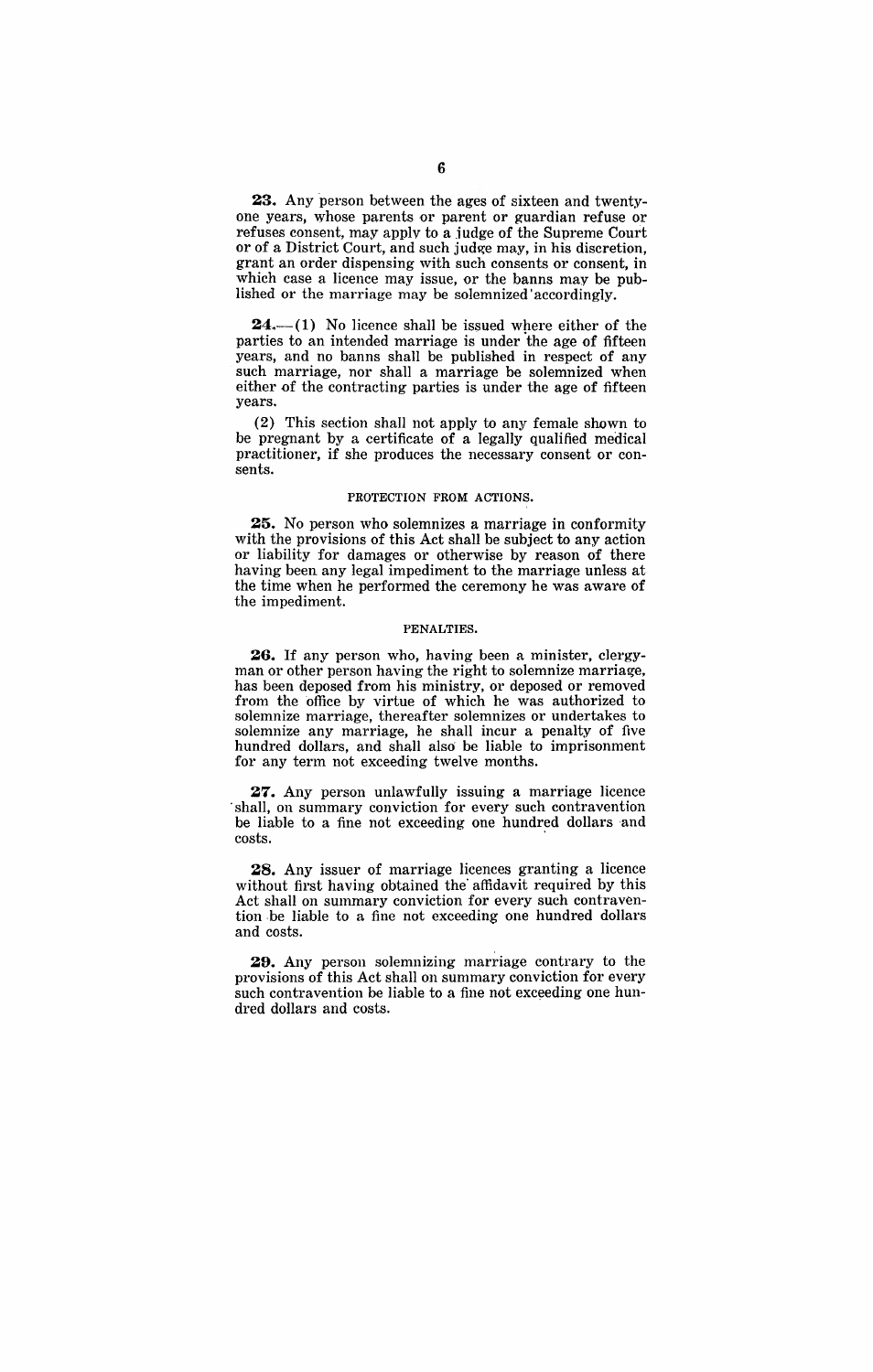**30.** If any issuer issues a licence or if any clergyman solemnizes a marriage, knowing or having reason to believe that either of the parties to the intended marriage or to the marriage is an idiot or insane or mentally incompetent or is under the influence of intoxicating liquor, he shall, upon summary conviction, be liable to a penalty not exceeding five hundred dollars either with or without imprisonment for any term not exceeding twelve months.

**31.** The Minister may at any time authorize new forms or direct such changes in the old forms as may be necessary or convenient for the administration of this Act.

#### REPEAL.

**32.** *The Marriage Act*, being chapter 213 of the Revised Statutes of Alberta, 1922, except section 20 thereof, is hereby repealed.

**33.** This Act shall come into force on the ........... day of............................19...

## FORM A.

### MARRIAGE LICENCE.

#### *(Section* 11.)

To *A. B.,* of ......... , Bachelor *(or as the case may be),*  and C. D., of............, Spinster (or as the case may be).

Whereas, in pursuance of *The Solemnization of Marriage*  Act one of you did on the .........day of ..............19... give due notice of your intention to enter into a contract of marriage, and you are desirous that such marriage should be speedily performed at....................; and

Whereas, it has been made to appear that you have both in all respects complied with the provisions and requirements of the above mentioned Act so far as they are applicable to and binding upon you or either of you; and

Whereas, no impediment of kindred or alliance or other lawful hindrance to the said marriage has been shown to exist;

Now, therefore, I, by virtue of the power and authority vested in me in that behalf, do hereby grant unto you, the aforesaid  $A. \, B.$  and  $C. \, D.,$  full licence and permission to proceed in due form of law to contract and solemnize such mal'l'iage at ........................ at any time within but not after the expiration of three calendar months next following the  $\dots \dots \dots \dots$  day of  $\dots \dots \dots \dots \dots$ , 19...

........................... . *(Issuer.)* 

[SEAL]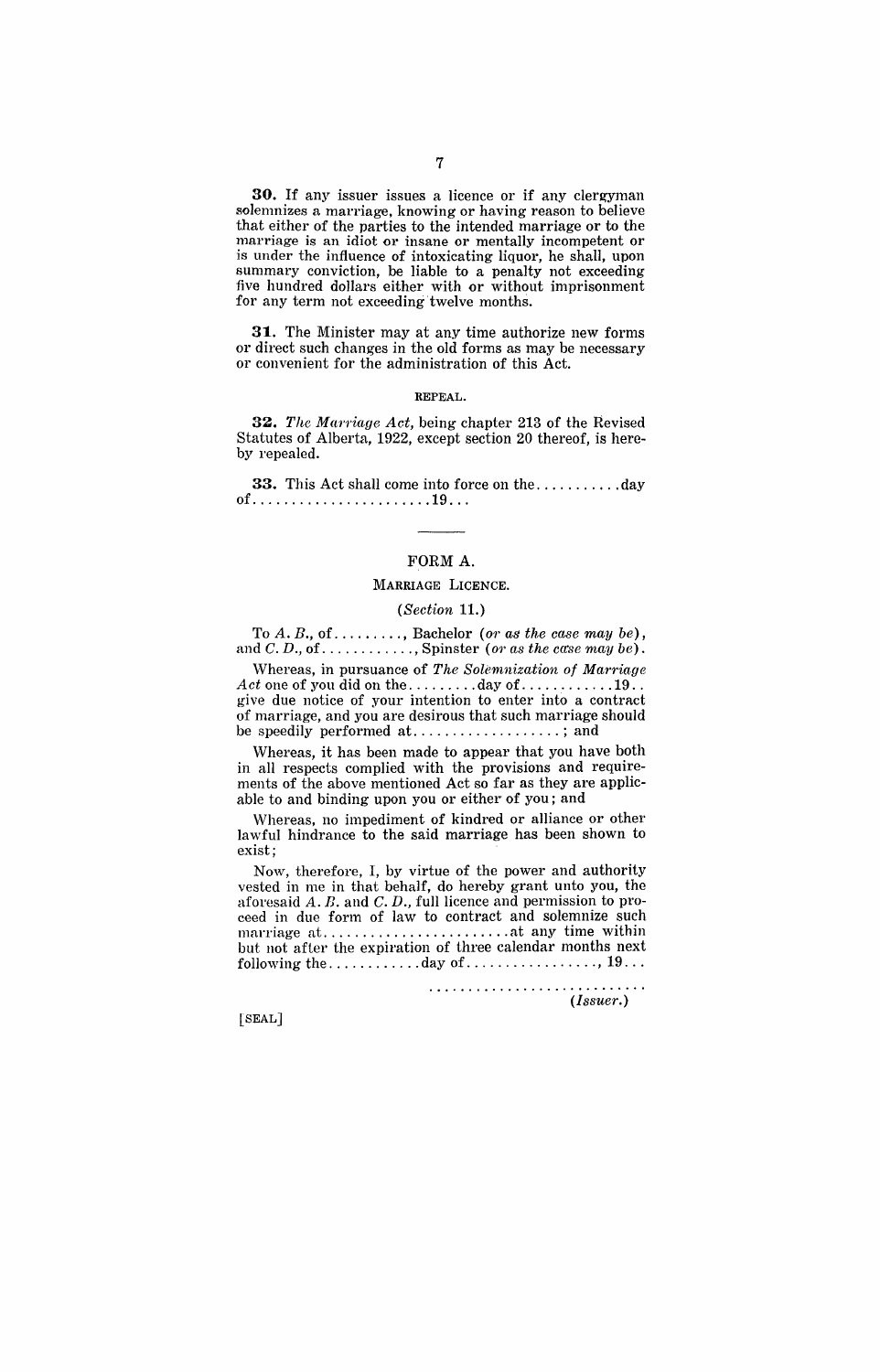#### FORM B.

#### *(Section 10.)*

I, A. B., . ........... , Bachelor *(or as the case may be),*  make oath and say as follows:

1. I and C. D., of ............. , Spinster (01' *as the case may be),* are desirous of entering into the contract of marriage and of having our marriage duly solemnized at . . . . . . . . . . . . . . . . . .

2. According to the best of my knowledge and belief there is no impediment of kindred or alliance or other lawful hindrance to the said marriage.

3. I am of the age of .................. years.

4. *(In case the maker of the affidavit is under the age of eighteen years.)* 

.................. is *(or* are) the person ( *or* persons) whose consent to my marriage is required by law and *he, she* or *they* have formally consented to the said marriage.

(Or if in case of the maker of the affidavit there is no person whose consent is required by law and according to *the facts.)* 

My father and mother are dead and having no lawfully appointed or acknowledged guardian there is no person who has authority to give consent to the said marriage.

(Signed) ................. *.* A. B. *(or* C. D.)

Sworn before me at..........<br>in the Province of Alberta, this  $\dots \dots$  day of  $\dots \dots$ A.D. 19...

 $(Signed)$ .............. $E.$   $F.$ 

#### FORM C.

#### *(Section 10.)*

I (or we) hereby consent to the marriage of my (or our) son *(or* daughter *or* ward) with .................. J and I certify that my said............... is over the age of fifteen years *(or* eighteen years).

Dated at. ............. this ...... day of. ........ 19 ..

Witness: 

 $(In the case of a pregnant female under fifteen the last)$ *sentence of the above form should be omitted).*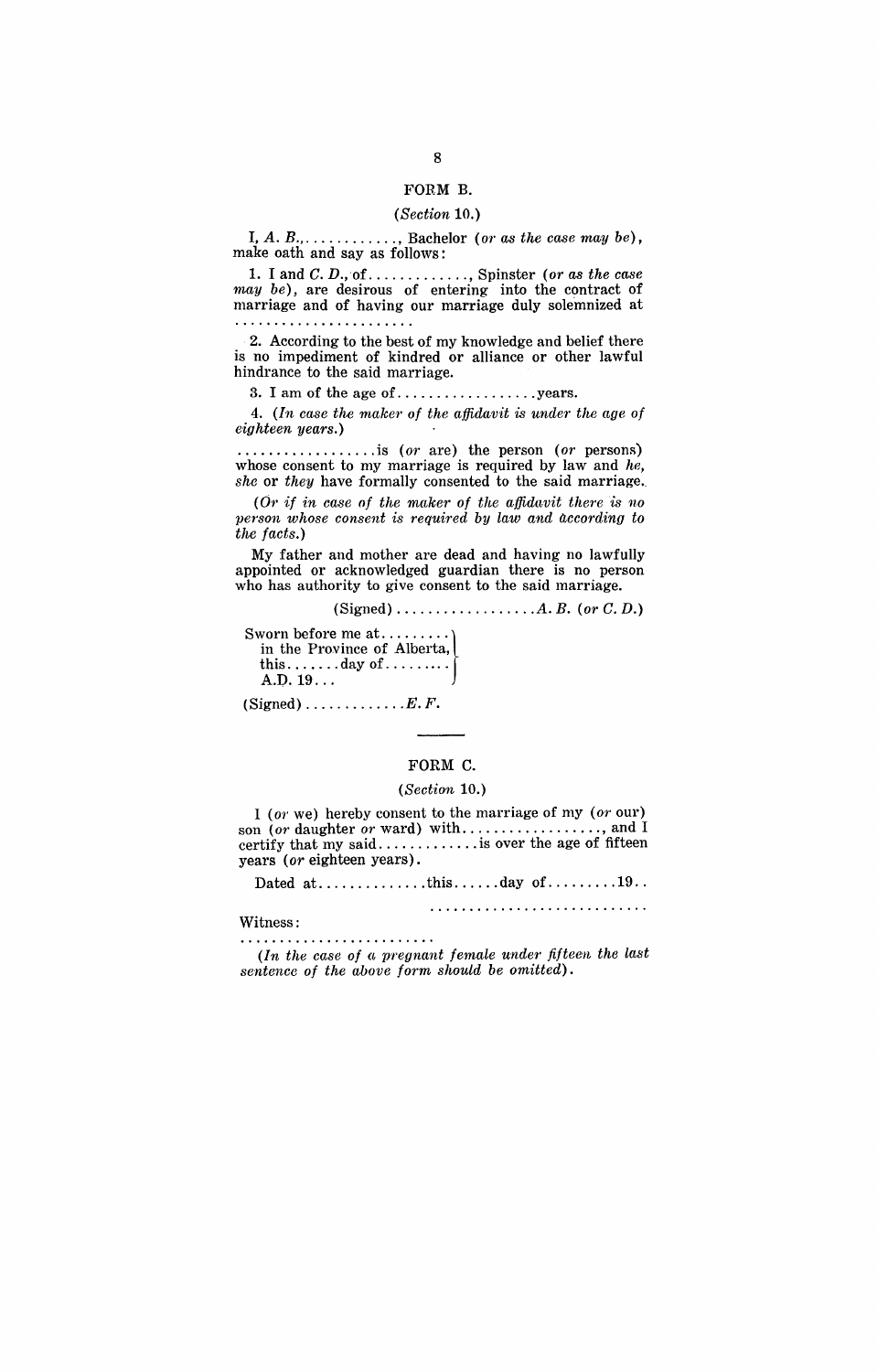## FORM D.

## (Section 10.)

## NOTICE OF MARRIAGE.

TO ..................... J of ......................... . *Marriage Commissioner.* 

I hereby give you notice that a marriage is intended to be had on the .............day of .......................19..., between me and the other party described and named herein.

| <b>NAME</b> | <b>CONDITION</b> | RANK OR<br><b>PROFESSION</b> | ACE | DWELLING-<br>PLACE. |
|-------------|------------------|------------------------------|-----|---------------------|
|             |                  |                              |     |                     |
|             |                  |                              |     |                     |
|             |                  |                              |     |                     |

Witness my hand this ........day of ..................19... (Signed) ................ *.* A.B.

## FORM E.

### (Section 10.)

MARRIAGE COMMISSIONER'S CERTIFICATE.

I, ...................... , marriage commissioner in the Province of Alberta, do hereby certify that on the ......... day of .................. , 19 ... , notice was duly entered in the marriage notice book kept by me of the marriage intended between the parties therein named and described, delivered under the hand of. ................. , one of the parties, that is to say:

| <b>NAME</b> | CONDITION | RANK OR<br><b>PROFESSION</b> | $\mathbf{AGE}$ | DWELLING-<br>PLACE. |
|-------------|-----------|------------------------------|----------------|---------------------|
|             |           |                              |                |                     |
|             |           |                              |                |                     |
|             |           |                              |                |                     |

Date of certificate given .................. , 19 .. .

Witness my hand  $at$ ....... this......day of......... 19 ... *Marriage Commissioner.*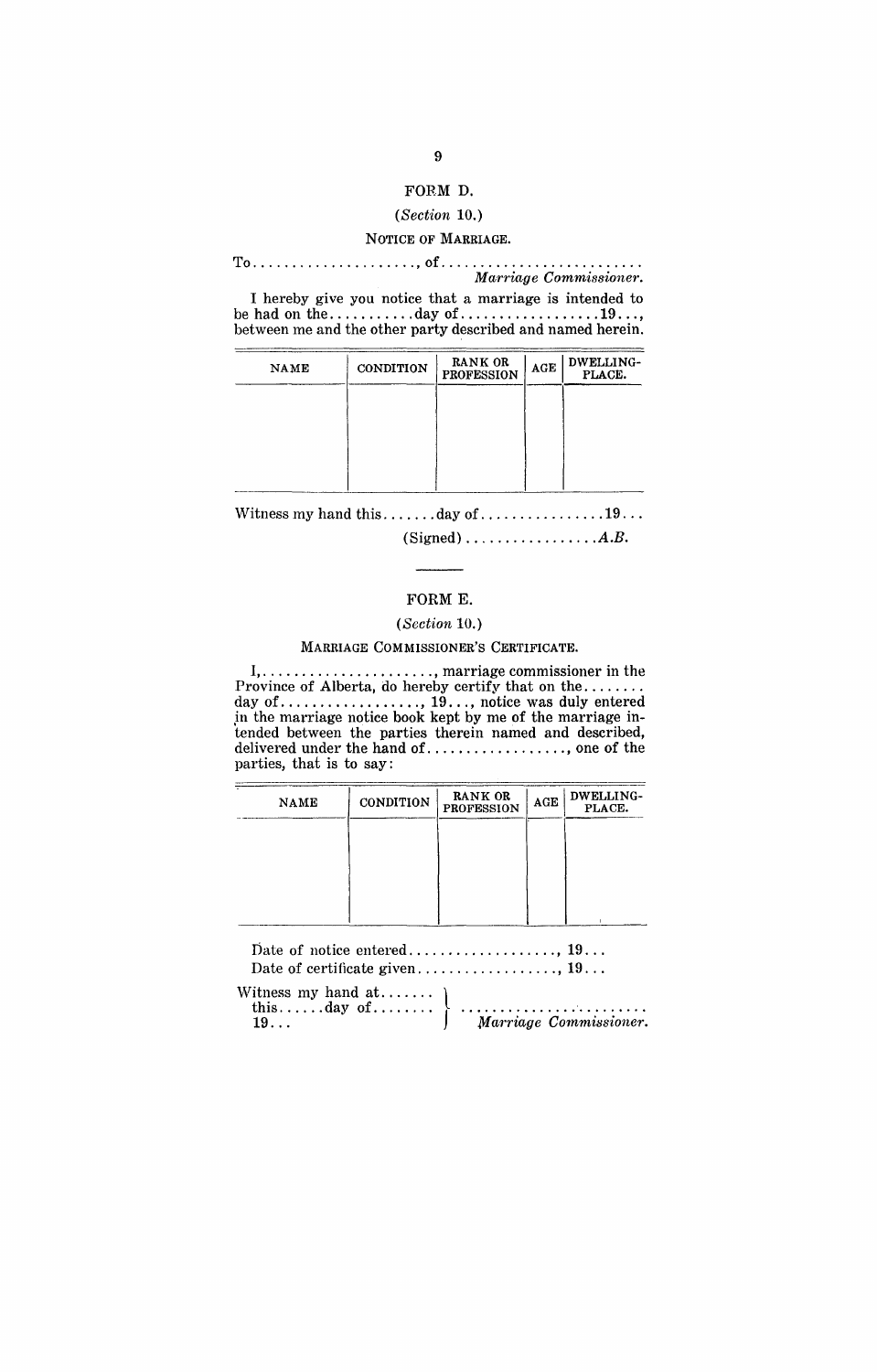#### FORM F.

## *(Section 8.)*

#### CERTIFICATE OF PUBLICATION OF INTENTION TO INTERMARRY.

 $I, \ldots, \ldots, \ldots, \ldots, \ldots, \ldots, \text{of the} \ldots, \ldots, \ldots, \ldots$ of .................... , in the Province of ............. , do hereby certify that on Sunday, the .................. . day of-.................. , and Sunday, the ............ . day of ............ , the intention of A. B., of ........... , *(state residence)* and C. D., of ................... *(state residence*), to intermarry was duly proclaimed by me in  $(place\ of\ publication)$  in accordance with the provisions of *The Marriage Act* of the Province *of* Alberta, and that no impediment was alleged.

I further certify that I verily believe the said A. B. (or C. D. or A. B. and C.D.) had his *(or* her *or* their) usual place of abode in the ................. (local municipality, parish *or* pastoral charge) for the space of fifteen days immediately preceding the said .................. day of ..................... :, 19... *(date of first Sunday on*  which the banns were published).

Dated this ..............day of ......................19...

(Signature) ......................... . *(Title or office of the clergyman publishing the banns).*